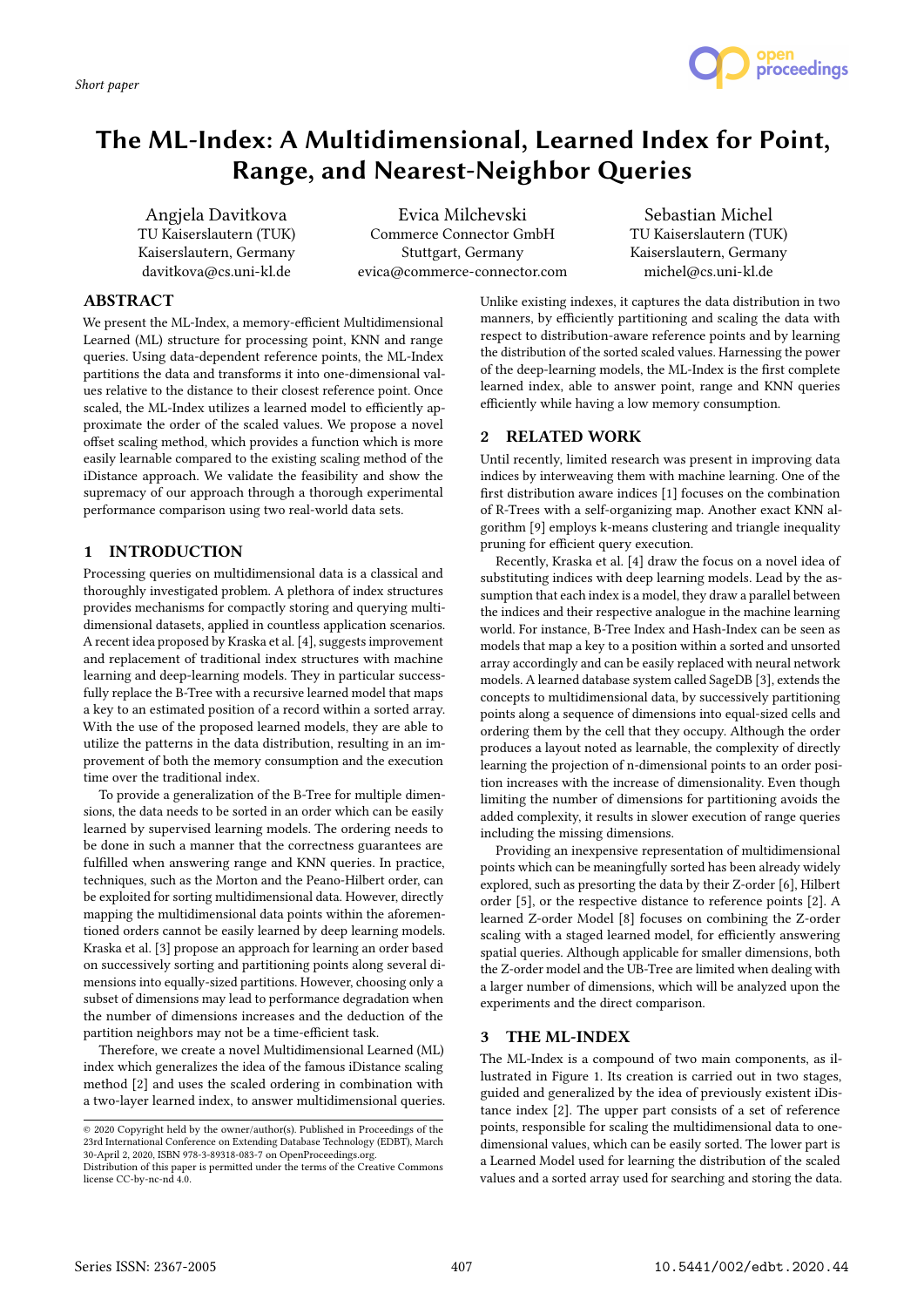

Figure 1: The ML-Index Approach

### 3.1 Scaling Methods

Consider a set of data points  $d_1 \in D$ , where  $d_1 = (d_0, d_1, ..., d_n)$  is in an n dimensional metric space. The first stage, responsible for creating the upper part, maps the data points from a  $n$  into a onedimensional data space. The scaling method aims to group points that are similar to each other and project them in one-dimension, such that the similarity is preserved by the proximity of the onedimensional values. To efficiently do the scaling, m reference points  $O_i$  are chosen, each representing an identification or a centroid of the data in partition  $P_i$ . The partition  $P_i$  is formed from the points whose closest reference point is  $O_i$ . This means that the minimal distance of a point  $d_l$  to the reference points determines the appropriate partition.

Irrespective of the way to find reference points, we elaborate on the usage of different scaling methods and we discuss their advantages and disadvantages. The straightforward case is scaling  $d_l$  with respect to a single reference point, by mapping it to a onedimensional value  $key = dist(O_i, d_l)$ . Although applicable for smaller datasets, the method creates a considerably large amount of false positives, produced by mapping multidimensional points that are far from each other to the same value.

The second scaling method is the iDistance method described by Jagadish et al. [2]. This method maps a data point  $d_l$  into a onedimensional value *key*, based on *key* =  $i * c + dist(O_i, d_l)$ , where  $i$  is the index of the closest reference point  $O_i$ . The constant  $c$ serves to partition the points into predefined ranges and based on its value it stretches the ranges differently. Using the constant, the points belonging to a partition  $P_i$  will be mapped to a range  $[i * c, (i + 1) * c]$ . Although it provides well-scaled values and drastically reduces the number of false positives, it is highly dependent on the parameter c. A smaller value for c may create an overlap between the partitions, causing multidimensional points from different partitions to be mapped to the same scaled value. Hence, upon search, the number of unnecessarily examined points will be increased. On the other hand, having a larger  $\emph{c}$ directly affects the creation of the second stage of the ML-Index which we thoroughly discuss in Subsection 3.2.

Finding the right value for the constant  $c$ , which will cause no overlap and have perfectly ordered partitions, with no gaps between them, is impossible. This comes as no surprise since reference points correspond to partitions of different sizes. Prompted by the previous, we propose a novel scaling approach that provides a perfect ordering between the ranges of different partitions and overcomes the problem of overlapping. The new method termed offset method, given a point  $d_l$  and its closest reference point  $O_i$ , calculates the scaling value as  $key = offset_i +$  $dist(O_i, d_l)$ , where *of f set<sub>i</sub>* is different for every partition  $P_i$ . Given an arbitrary ordering of the reference points  $O_1, O_2, ..., O_m$ 

and their adequate partitions  $P_1, P_2, ..., P_m$ , the offset is calculated as the sum of the radii of their previous partitions:

$$
offset_i = \sum_{j < i} r(j)
$$

where  $r$  is the maximal distance from  $O_i$  to the points in partition  $P_j$ . This method assures no overlap and it reduces the gap between the partitions, which is crucial regarding the performance of the second stage of the ML-Index. Additionally, it omits the problem of tuning the parameter c, for a suitable range creation. The downside in comparison to iDistance is an unnoticeable memory increase, caused by storing the offsets. Following the scaling of the original data, each data point  $d_l$  is associated with a value key. Multiple points can have the same scaled value. Before the execution of the second stage of the ML-Index, we sort the points according to the value key. The resulting order is used as a starting point for creating a learned model, which efficiently predicts the position of a given key within a sorted array.

#### 3.2 Learning the Order

The second stage of the ML-Index represents a Recursive Learned Index, similar to the one described by Kraska et al. [4]. The index, mimics the behavior of a traditional B-Tree, by mapping a given lookup key within a sorted array with the guarantee that the key is within proximity of the predicted position  $[pos-err,pos+err]$ . As observed [4], a model, which performs this task, effectively approximates the cumulative distribution function (CDF), modelled as  $p = F(key) * N$ , where N is the number of keys and  $F(key)$  is the estimated CDF that estimates the likelihood to predict a key smaller or equal than the lookup key. The learned index is built in a top-down manner where a model in each stage provides a prediction used to choose the model in the next stage, or the position of the key when the final stage is reached. For model  $f(x)$ from models  $M_l$  at stage l, with input x, the loss is calculated:

$$
L_l = \sum_{x,y} (f_l^{\lfloor M_l f_{l-1}(x)/N \rfloor}(x) - y)^2 \qquad [4]
$$

Although Kraska et al. [4] suggest using multiple stages of the learned index, we use only two. The incentive behind this decision is that if the second stage index produces a larger than expected error, the increase in the number of models in the second stage is sufficient to reduce the error. Additionally, unlike their proposed learned index, the second stage of learned models in the ML-Index is constructed solely by using a regression, with the purpose of balancing the construction time and the performance of the learned index. By using a simpler model, the number of multiplications and additions upon search is reduced, leading to lower search time. The final prediction of the learned model is a predicted position within the sorted array where the key, in our case the scaled value is stored. Because a position is predicted with a certain error, one must also search within the error bounds around the prediction for the correct position.

As mentioned, the different scaling methods impact the second stage of the ML-Index. Since the naive scaling method is infeasible, we elaborate only on the impact of the iDistance and the offset scaling method. Both methods result in different functions that need to be estimated by the learned index. When considering the iDistance we distinguish two scenarios, one with overlap between the partitions and one without. When  $c$  is smaller than the maximum radius of all the partitions, then an overlap between the ranges of the partitions is inevitable. However, sorting the data with a smaller  $c$  creates a function which can be easily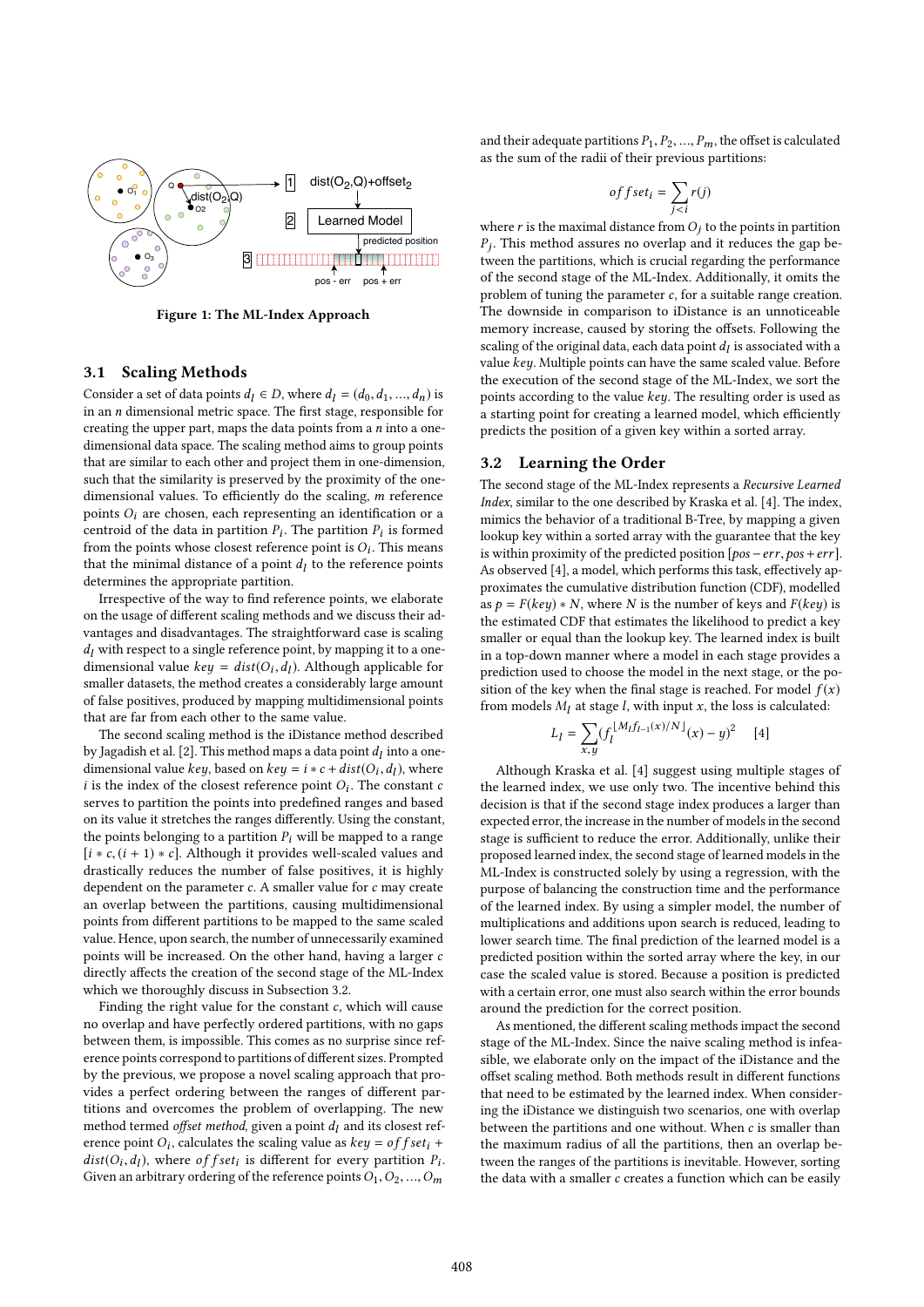learned. This is a result of the overlapping that leads to a larger density of the scaled values which results in a fairly continuous function. The second case is having a larger  $c$ , that avoids overlaps, but creates large gaps within the function. Therefore, the neural network will learn the data present in the different ranges. However, upon search time it is possible to search for a point that is not present within these ranges, but it is located within the gaps of the function. Vast research has been proposed for filling the missing values in a function to be learned, however, this leads to a pre-processing step which can be easily avoided by using the offset method. The offset method circumvents the gaps created by the different maximal sizes of the partitions and provides a better "learnable" function in which the missing values may only appear due to sparsity in the clusters and not the scaling method.

## 4 QUERY PROCESSING

Point Query: The point query identifies the existence of a multidimensional point within the index and it is executed in three steps as shown in Figure 1. The first step includes searching for the closest reference point  $O_i$  to the query q and calculating the scaled value  $key = offset_i + dist(Closes tO_i, q)$ , where  $offset_i$ is calculated as  $i * c$  for the iDistance scaling and appropriately for the offset method. Once calculated the key is used to predict the position of the point  $q$ , within the sorted array of points. The predicted value is the position  $pos$  of the  $key$  within the sorted array, and it is used in its exponential search with bounds [pos − err, pos + err]. The complexity of the first step, for m reference points and d dimensions, is  $O(m*d)$ . The learned model complexity depends on the architecture of the neural network. A neural network with a single hidden layer with width  $h$  and input size  $N$  will have  $O(hN)$  multiplications and additions.

**KNN Query:** Given a query  $q$  and a parameter  $k$ , the KNN query finds the closest  $k$  points  $S_k$ , to the query such that  $\forall d_i \in$  $S_k$ ,  $\forall d_j \in D \setminus S_k$ ,  $dist(q, d_j) \geq dist(q, d_i)$ . Since the iDistance was initially created for executing KNN queries, we adapt the algorithm for the ML-Index. The algorithm creates several onedimensional range queries, whose selectivity expands until the result is complete. The major modification is locating the start of the range. For this purpose, the Algorithm 1 is used, that exploits the learned model to predict the position of a given key within a sorted array. However, since a key which is not present within the array can be provided, we need to search for the key with the smallest difference to the initial key. Nonetheless, searching for the closest key to the initial key is not only dependent on the bounds provided by the error of the learned model but also the bounds of the ranges occupied by the reference points. Therefore, we modify the binary search to also include the  $of f set_i$  and of f set<sub>i+1</sub>, which further reduces the search space. The method closest returns the position of the value closest to the key in the range  $[offset_i, offset_{i+1}]$ . To describe the need for the second bounds, we consider having two reference points and their respective ranges within the array [1, 5][6, 10]. Let's further take the assumption that the first range has the keys [1, 3, 5] and the second [7.5, 8, 10]. Upon search, we want to find the closest key to  $key = 6$  for the reference point  $O_2$ . If we do not consider that the reference point  $O_2$  has a lower bound 6 we would retrieve the key 5 as closest which does not belong to the region 2 and thus, in reality, may not be even close to the query point.

Range Query: Widely applicable for smaller dimensions, the range query  $q = q_1, q_2, ..., q_n$ , where  $q_i = [bound_{min}, bound_{max}]$ , defines bounds of a dimension *j*, retrives the data points  $d_i \in D$ 

#### Algorithm 1 Predict Closest Position

```
Require: scaled value key (if outside of range, set to offs_i or offs_{i+1}),
   range for O_i [of fs_i, of fs_{i+1}]
 1: mid = predict(key), s = mid - err, t = mid + err2: while s \leq t do
3: mid = [(s + t)/2]4: if data_{mid} == key then
5: return mid
6: withinRange = True7: if data_{mid} outside [offs_i, offset_{i+1}] then
8: withinRange = False, set s or t to mid
9: if withinRange or |s-t| \leq 1 then
10: if key < data_{mid} then
11: if key \geq data_{mid-1} then
12: return closest(data, key, mid – 1, mid, of fs_i)
13: t = mid - 114: else
15: if key \leq data_{mid+1} then
16: return closest(data, key, mid, mid+1, of fs_{i+1})
17: s = mid + 1
```
where  $\forall j \in n$ ,  $d_{ij} \ge q_{j0}$  and  $d_{ij} \le q_{j1}$ . For the execution of the range query within the ML-Index, we adapt the Data-Based Method for range approximating suggested by Schuh et al. [7]. The algorithm iterates over the reference points and for each reference point calculates the closest and the furthest point from the given range q. For the computed furthest and closest point, the algorithm issues a range query of the form  $\left[dist(O_i, point_{closest})+\right]$  $offset_i, \; dist(O_i, point_{further best})+offset_i].$  Since the closest and furthest points can also have keys which are not present within the sorted array, the method described in Algorithm 1 is used.

#### 5 EXPERIMENTS

For evaluation, all indices are in main memory and implemented in Java. The learned model is implemented with TensorFlow and it is extracted to omit the overhead. Its width is set according to the dataset. The reference points selection is done using the KMeans algorithm, due to better results for the real-world data. GMeans was not considered, since the branching factor of the M-Tree is set to  $k$ , for a fair comparison. We compare the following structures: the ML-Index, the iDistance index [2] with keys computed by our offset method, the M-Tree, and the index based on learning a Z-order, ZM-Index [8]. Two real-world datasets were used, Color Histogram (dim: 32, points: 68040, size: 19.5 MB) and Forest Cover Type (dim: 10, points: 581012, size: 68.7 MB).

Scaling Methods Comparison: Figure 2a shows the absolute error of learning the order produced by the different scaling methods, by varying the width of a single layer neural network. For the iDistance,  $c$  is once set to produce 10% and once 0% range overlap between the different reference points. The data is directly learned in several epochs, without preprocessing. The error produced by the offset scaling method is much lower from the error by the iDistance method when no overlap occurs. Differently, due to the density of the values, the approach with an overlap performs slightly better. However, an overlap between the ranges will result in slower query execution, therefore, the offset method performs the best when considering both aspects.

Memory: Figure 2b (Note the log scale 2) shows the memory consumption of the M-Tree, the iDistance and the ML-Index for both datasets. As observed, the ML-Index has a drastic reduction in memory and has only small storage required for the learned model and the offset distances. Increasing the number of clusters